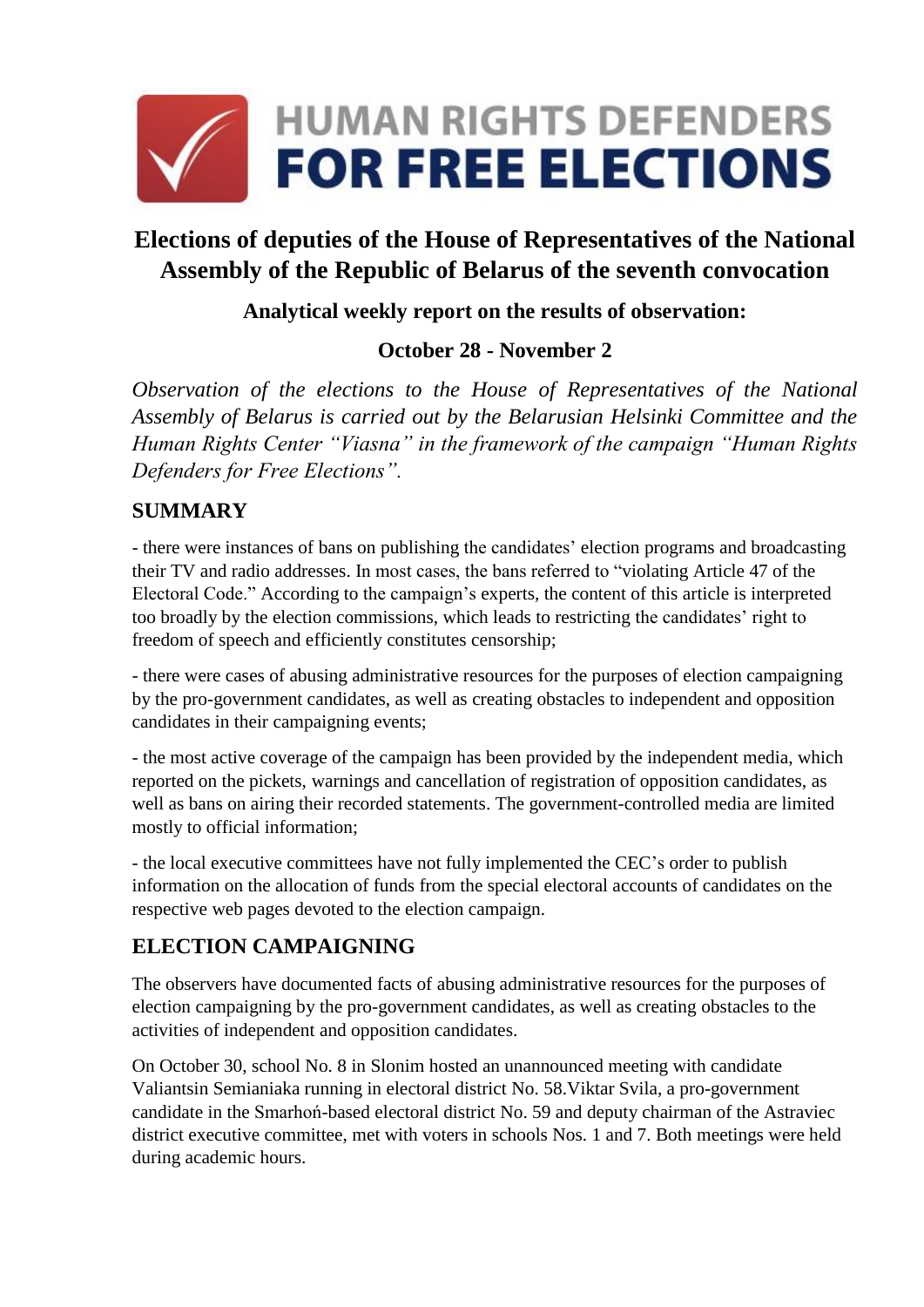On November 1, the building of the Dokšycy district executive committee hosted a meeting with Uladzimir Andreichanka, an incumbent MP and Speaker of the House of Representatives running in electoral district No. 22.

On October 31, more than 160 students of the Hrodna Chemical Technology College attended a meeting with Iryna Lukanskaya, a candidate in the electoral district No. 49, who is chief physician of the city children's clinic, member of the Regional Council and head of the city branch of the Belarusian Union of Women. The meeting was organized by the college administration. Volha Karpenka, deputy principal of the college, who is currently serving as chair of PEC No. 24, and other members of the PEC (college teachers and staff) reported the presence of students in special lists.

On November 1, a meeting was held in the Hrodna Construction College. Principal Alena Zhelezniakovich, who is also chair of PEC No. 26, together with other college employees (members of the same PEC), helped to organize the meeting and followed the attendance of students.

There were cases of creating obstacles to the activities of some candidates. In particular, Zhanna Hastsiayeva, a candidate of the Belarusian Party "The Greens" in the Hrodna-based electoral district No. 49, reported obstacles in meeting with voters in high school No. 20. The DEC did not inform the voters about the meeting on the website of the city executive committee or by other means. Incorrect information about the scheduled meeting, in particular, the address of the school, was indicated on the committee's website, instead. In addition, school staff were not informed about the event.

# **OBSERVATION OF ELECTION CAMPAIGNING**

The Central Election Commission has published information on the observers accredited with the central, regional, district, and precinct election commissions as of October  $28<sup>1</sup>$ . The bulk of the observers represent pro-government NGOs: trade unions, BRSM, "Belaya Rus" and the Belarusian Public Association of Veterans. As of October 31, the CEC accredited 459 international observers, including 367 CIS observers (about 80% of the total number of accredited international observers), 50 ODIHR observers, 28 observers of the Parliamentary Assembly of the Council of Europe and 14 observers of the electoral bodies of foreign states<sup>2</sup>.

## **CANCELLATION OF CANDIDATES' REGISTRATION**

According to the CEC, as of October  $31<sup>3</sup>$ , the number of candidates has reduced from 560 to 531, which is 29 less than the amount initially registered. Nine candidates had their registration cancelled due to violations of procedure for conducting election campaigning (Art. 47 of the Electoral Code prohibiting, among other things, calls for overthrowing the constitutional order, insulting top officials, and others). Twenty people withdrew their candidacies. The CEC warns that the facts of production and distribution by candidates and their proxies of unidentified printed products and pickets held in violation of the law will receive a proper legal assessment.

On October 29, DEC No. 79 in Babrujsk overturned the decision on registration of candidate Arseniy Chyhir. The ground for the cancellation of registration was the candidate's failure to submit to the DEC, within two days stipulated by the law, information on opening a special electoral account, as well as the presence of earlier warnings for "a violation of the procedure for

<sup>1</sup> <sup>1</sup> http://rec.gov.by/sites/default/files/pdf/2019/stat8.pdf

<sup>2</sup> http://rec.gov.by/sites/default/files/pdf/2019/int\_obs.pdf

<sup>3</sup> https://www.belta.by/politics/view/chislo-kandidatov-v-deputaty-v-belarusi-umenshilos-do-531-367643-2019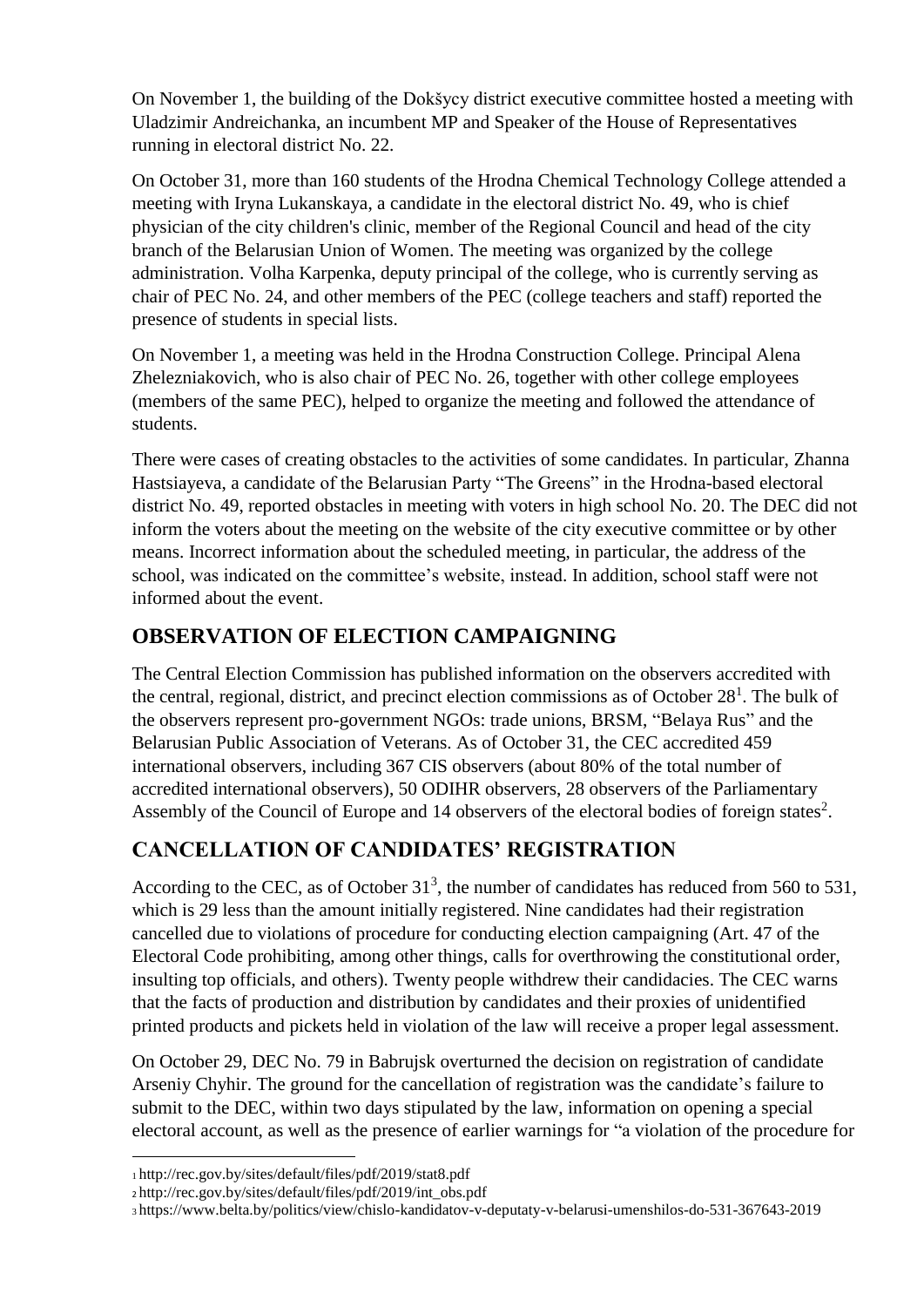suspension from office for participation in the campaign activities." The decision was appealed to the Mahilioŭ TEC.

On November 1, the Brest-based DEC No. 4 ruled to cancel the registration of an independent candidate, environmental activist Uladzimir Maroz. Grounds for the cancellation of registration, according to the DEC chair, were numerous violations of the rules of election campaigning, in particular, flaws in separate documents submitted to the commission, use of statements "defaming the honor of public officials and the judiciary," distribution of campaign materials without imprint and "calls to change the government."

### **CENSORSHIP OF CANDIDATES' SPEECHES**

There were documented facts of refusals to publish election programs and broadcast candidates' televised speeches. The official reason, as a rule, was "signs of violating Article 47 of the Electoral Code of Belarus." In particular, the newspaper Zviazda refused to publish the electoral platform of Dziyana Charnushyna, a candidate from the UCP running in the Minsk-based electoral district No. 101, finding there "insults and slander against officials of the Republic of Belarus." On October 30, the TV channel "Belarus-3" failed to air a speech by Mikalai Maslouski, who is running for parliament in district No. 104. The press-service of the BCD informed about the facts of interference by a presenter of the Belarus 3 TV channel in the recording of the TV debates of candidates running in electoral district No. 96 in Minsk.

The TV and Radio Company "Hrodna" failed to broadcast a video address of the candidate from the UCP in electoral district No. 54 in Iŭje, Iryna Davidovich. On October 30, a meeting of the DEC addressed the issue of the candidate's video posted in social networks. As a result, the DEC issued Davidovich a warning "in connection with a violation of the order of election campaigning."

The TV channel "Belarus-3" took off the air a campaign speech by an activist of the European Belarus opposition group, a candidate of the BPF for electoral district No. 46 in Svietlahorsk, Dzmitry Savich.

A candidate from the United Civil Party, Mikalai Maslouski, reported violations by his opponent in electoral district No. 104, and the facts of provocation against the opposition candidate. However, these reports have not yet received proper evaluation by the district election commission.

According to the campaign's experts, the content of Article 47 of the Electoral Code has been interpreted too broadly, which leads to restrictions on freedom of speech and constitutes censorship.

The election commissions clearly lack adequate legal knowledge for the application of Art. 47, which leads to arbitrary sanctions against certain candidates and cancellation of their registration. Even with the appeal mechanism in place, this practice excessively restricts the candidates' right to conduct election campaigning, because appealing against the decision of the election commission does not suspend the decision to cancel the registration, nor does it allow to resume campaigning.

It will be recalled that according to Article 19 of the International Covenant on Civil and Political Rights, everyone has the right to freedom of expression. This right may be restricted in accordance with the law and only for the respect of the rights or reputations of others or to protect national security, public order, public health or morals.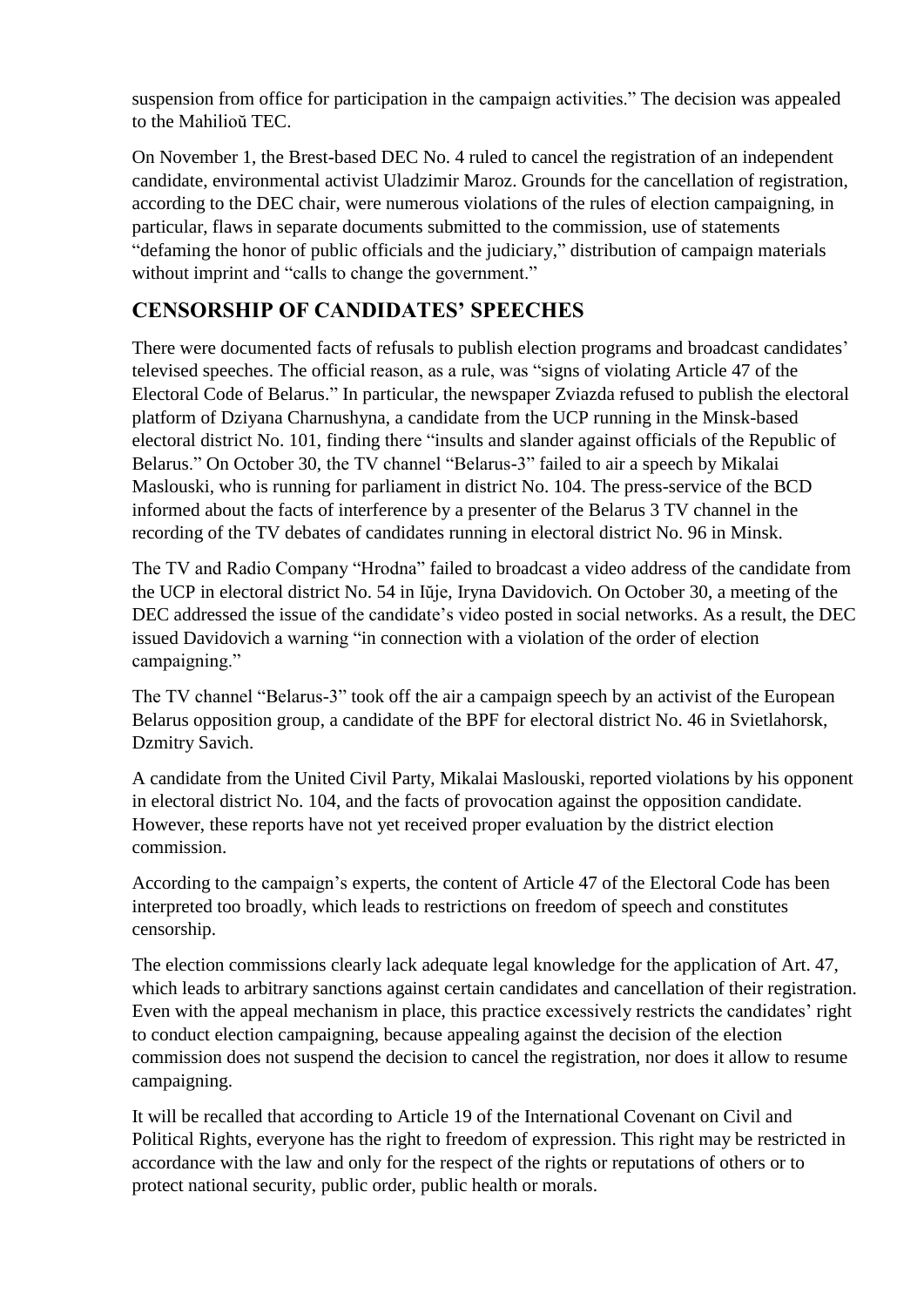On October 30, a meeting of the Supervisory Board on Election Campaigning in the Media considered three complaints of candidates, whose speeches were not allowed on the air. None of the appeals was satisfied. As noted in the CEC report, "the majority of the Board members rejected the complaints as unsubstantiated."<sup>4</sup> However, the CEC failed to provide any justification for the decision.

### **INFORMATION ABOUT THE CANDIDATES' ELECTORAL FUNDS**

According to paragraph 3.8 of the CEC ruling No. 27 of August 6, the section "Elections-2019" on the websites of local executive committees should publish, inter alia, information on the general amount of funds collected for the special election accounts of candidates and the total amount of funds used. This information should be placed on a weekly basis after receipt of the data from the banks by the district election commissions. An analysis of the specialized pages on the websites of local executive committees has shown that this requirement is not met in full.

The websites of the district administrations of Minsk do not apply a uniform approach to the placement of the information provided for in paragraph 3.8 of the CEC decision No. 27. In particular, the administration of the Lieninski district of Minsk has published only the messages about the opening of special electoral accounts of candidates, but failed to report on the receipt and expenditure of election funds.

Similar flaws are observed on the site of administration of the Saviecki district of Minsk. All the six candidates running in electoral district No. 106 are reported to have opened special accounts. In district No. 107 — five out of seven. Meanwhile, the authorities have failed to publish information about the flow of the candidates' funds.

The website of the administration of the Frunzienski district has published information selectively. The district has four electoral districts. There is no information about the election funds of candidates running in district No. 103. At the same time, in districts Nos. 102, 104 and 107, there is information about both the opening of special electoral accounts and the flow of funds.

The website of the Smarhoń district executive committee forwards to a page on the Belarusbank site, with information about the special election accounts of candidates across the country. The website does not report on the allocation of funds from the candidates' election funds. The same situation is on the website of the Viciebsk city executive committee, Dokšycy district, Hlybokaje district executive committees and others.

The websites of the Svietlahorsk, Babrujsk, Mazyr, Orša, and Salihorsk district executive committees only contain information about the opening of the candidates' electoral accounts, while information about the flow of funds missing.

# **REVIEW OF ELECTORAL DISPUTES AND APPEALS**

On October 31, the CEC considered an appeal by Uladzislau Sys, a candidate in the Brest-based electoral district No. 3, against decision No. 15 by the DEC of October 21, which revoked the candidate's registration. The decision stemmed from an inspection of the registration documents conducted by the Brest regional election commission. As noted in the decision, "when deciding on the registration, the district election commission failed to take into account the fact that Uladzislau Sys does not reside permanently in the Republic of Belarus, being a full-time student of the University of Warsaw, in connection with which he lives in Warsaw (Poland). The fact of

**.** 

<sup>4</sup> http://rec.gov.by/ru/novosti/30-10-2019-zasedanie-nablyudatelnogo-sovet